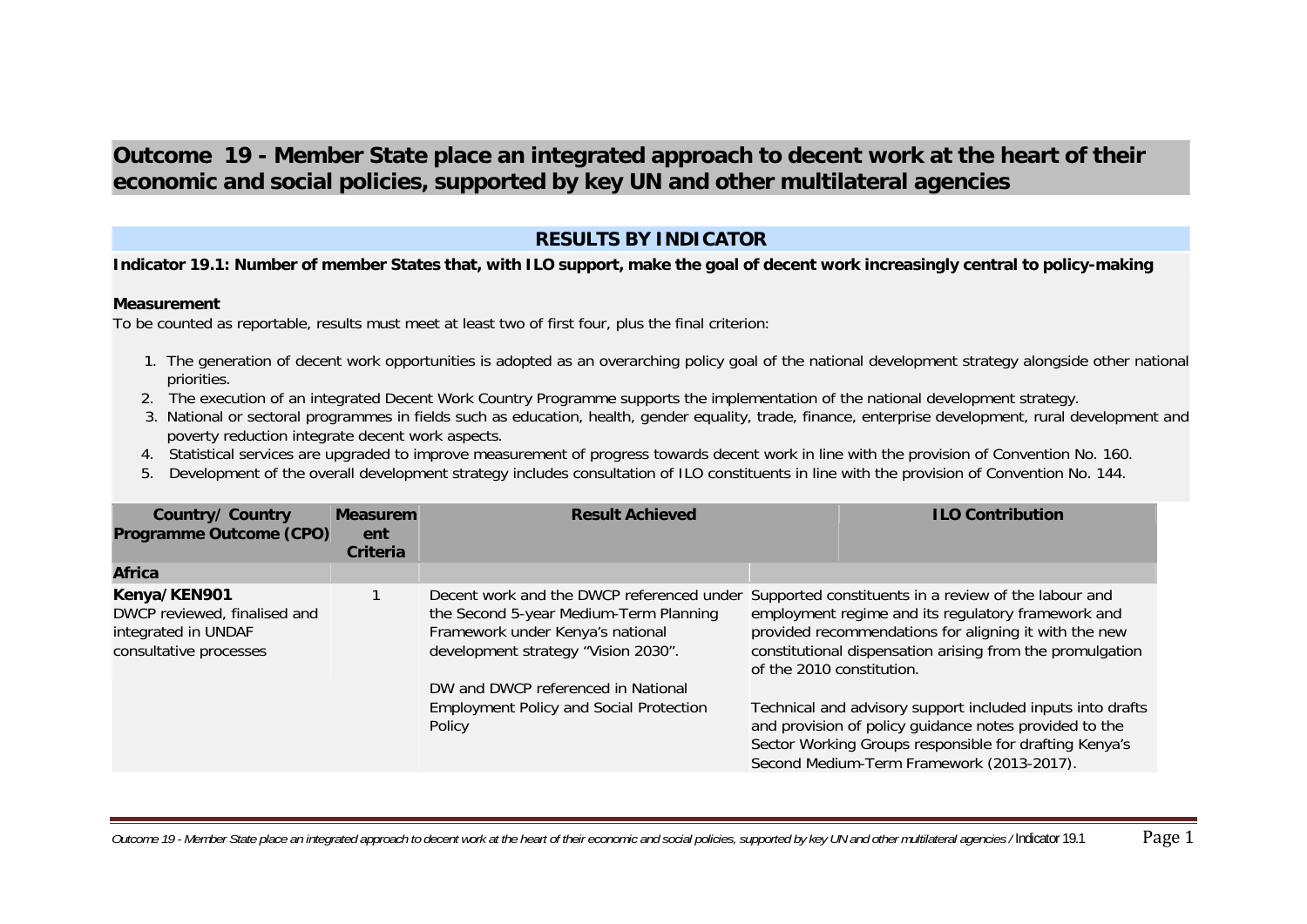| $\overline{2}$ | DWCP I implemented; Second Generation of<br>DWCP (2012-2015) in place. Both well aligned<br>with Kenya national development framework<br>and targets as well as UNDAF priorities. | The capacity of constituents was enhanced through<br>sponsorship for senior management staff from Ministry of<br>Labour, Ministry of Youth and Ministry<br>Provided technical and advisory services Cooperation<br>Projects aligned to Vision 2030's Economic Development<br>and Social Pillar and as articulated in the DWCP 1<br>Priorities.                                                                                                                                                                                                                                                                                                                                                                                                                                                                         |
|----------------|-----------------------------------------------------------------------------------------------------------------------------------------------------------------------------------|------------------------------------------------------------------------------------------------------------------------------------------------------------------------------------------------------------------------------------------------------------------------------------------------------------------------------------------------------------------------------------------------------------------------------------------------------------------------------------------------------------------------------------------------------------------------------------------------------------------------------------------------------------------------------------------------------------------------------------------------------------------------------------------------------------------------|
|                |                                                                                                                                                                                   | Supported ILO Constituents to identify priorities for second<br>DWCP. The Field office supported the drafting of the<br>DWCP II documents the DWCP Committee under the<br>leadership of the Ministry of Labour.<br>The Office will partners (EC, Sweden, USA, MDTF/UNDP)<br>supported the implementation of the DWCP through<br>various technical cooperation programmes and projects<br>including three Employment projects (Youth<br>Entrepreneurship Facility, Youth Employment for<br>Sustainable Development Roads 2000, Women<br>Entrepreneurship Development); three social protection<br>projects (Support to National Action of Elimination of Child<br>Labour, Tackling Child Labour through Education, and<br>HIV/AIDs workplace programmes); and a social dialogue<br>project -- Law Growth Nexus Project. |
| 3              | incorporate decent work components                                                                                                                                                | 10 joint Government-UN sectoral programmes Provided technical Cooperation and advisory support to<br>execute programmes through TC projects. The support<br>includes consultancies and expertise for various technical<br>inputs in youth employment, youth entrepreneurship and<br>women economic development and gender equality<br>programmes; training and capacity building for<br>constituents and service providers on various fields of<br>service including green jobs, labour standards;<br>coordination/technical inputs into planning,                                                                                                                                                                                                                                                                     |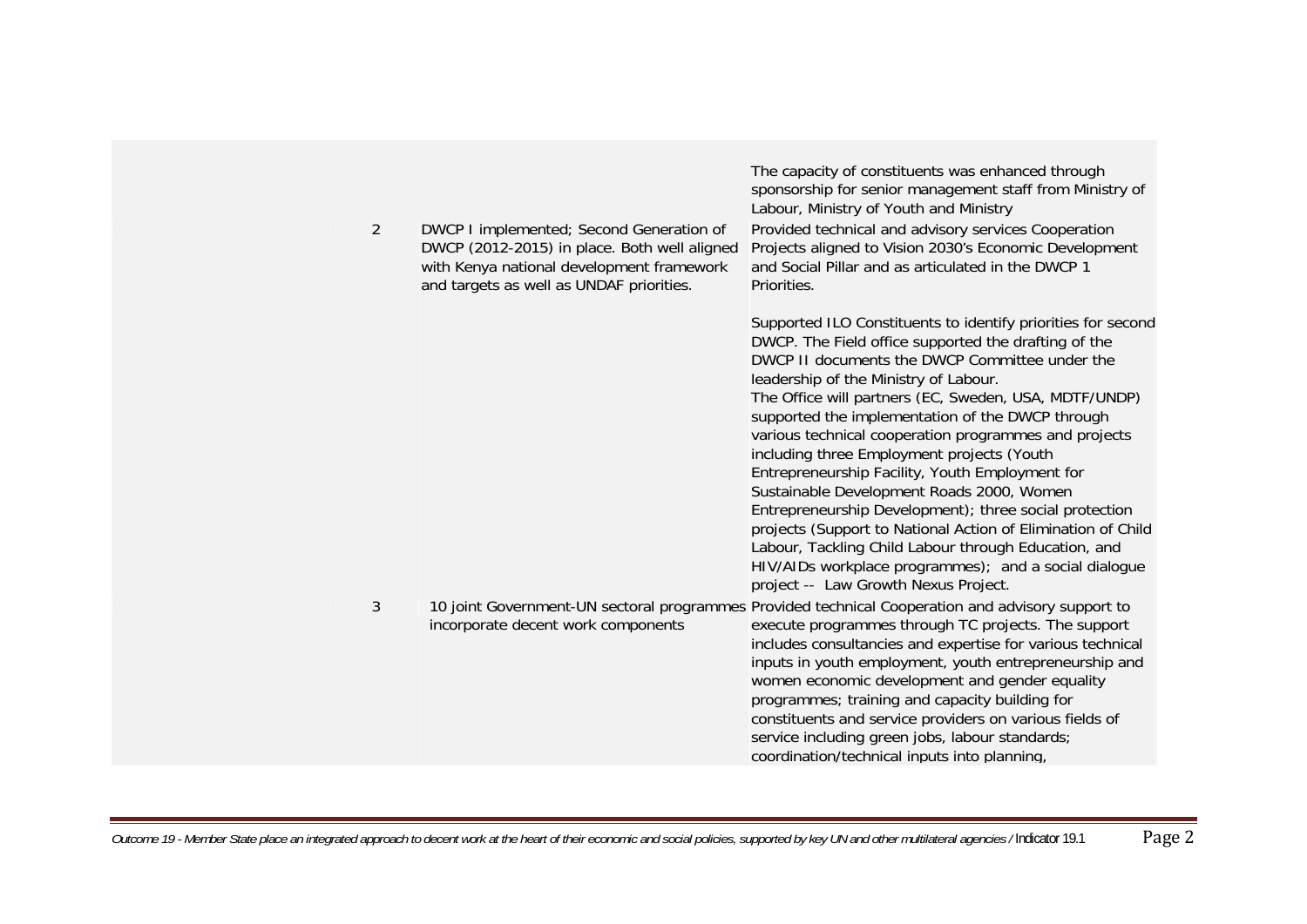|                                                                                                                                                                                                             |                |                                                                                                                                                                                                                                                                                                                                                         | support to pilot new strategies for example EIIP<br>technologies in the road sector for job creation and<br>employability of young people, support for piloting of<br>Mentorship of MSMES, support for Business Plan<br>competitions to promote youth entrepreneurship and<br>innovations.                                                                                                                                                                                        |
|-------------------------------------------------------------------------------------------------------------------------------------------------------------------------------------------------------------|----------------|---------------------------------------------------------------------------------------------------------------------------------------------------------------------------------------------------------------------------------------------------------------------------------------------------------------------------------------------------------|-----------------------------------------------------------------------------------------------------------------------------------------------------------------------------------------------------------------------------------------------------------------------------------------------------------------------------------------------------------------------------------------------------------------------------------------------------------------------------------|
|                                                                                                                                                                                                             | 5              | ILO Constituents (the Federation of Kenya<br>Employer (FKE), the Central Organisation of<br>Trade Unions (COTU- Kenya) and the<br>Government through the Ministry of Labor)<br>took leadership and were fully involved in<br>development of the Second DWCP 2012-2015<br>such as the National Labour Board and its<br>associated technical committees.  | Technical and Coordination Support including drafting and<br>provision of inputs into the draft development policies;<br>and facilitating consultative meetings for stakeholder<br>inputs; was provided to the DWCP Committee.<br>Coordination support was provided to the Ministry of<br>Labour to facilitate solicitation of inputs from stakeholders<br>through national statutory consultative bodies, and for literature reviews that guided the development of<br>the DWCP. |
| Sao Tomé and<br>Principe/STP101<br>Le gouvernement met en<br>eouvre des programmes et<br>stratégies de promotion du<br>travail décent avec emphase<br>sur la création d'emplois et la<br>protection sociale | 1              | Avec la signature du PPTD le 9 mai 2013, Sao<br>décents comme stratégie nationale de lutte<br>n°1 du PPTD est "la promotion de l'emploi<br>décent pour les hommes et les femmes, en<br>particulier pour les jeunes".<br>Les priorités du PPTD sont alignés à la<br>Stratégie nationale de réduction de la pauvreté<br>(SNRP-II) et à l'UNDAF-2012-2016. | Plaidoyer pour l'intégration de l'emploi dans les politiques<br>Tomé e Principe adopte la promotion d'emplois et stratégies nationales de lutte contre la pauvreté.<br>contre le chômage et le sous-emploi. La priorité Appuis techniques et financiers pour l'élaboration du PPTD<br>à travers l'organisation des consultations, les ateliers de<br>formulation et de validation.                                                                                                |
|                                                                                                                                                                                                             | $\overline{2}$ | en œuvre de l'UNDAF-2012-2016 et dans la<br>Stratégie nationale de réduction de la pauvreté<br>$(SNRP-II)$ .                                                                                                                                                                                                                                            | La mise en œuvre du PPTD contribue à la mise Le BIT en contribuant à l'élaboration de l'UNDAF et en<br>veillant à ce que les priorités de l'UNDAF soient encrées à<br>la stratégie nationale de développement, s'est assuré que<br>les priorités du PPTD vont forcément y contribuer.                                                                                                                                                                                             |

implementation and M &E of the programmes; financial

*Outcome 19 - Member State place an integrated approach to decent work at the heart of their economic and social policies, supported by key UN and other multilateral agencies / Indicator 19.1 Page 3*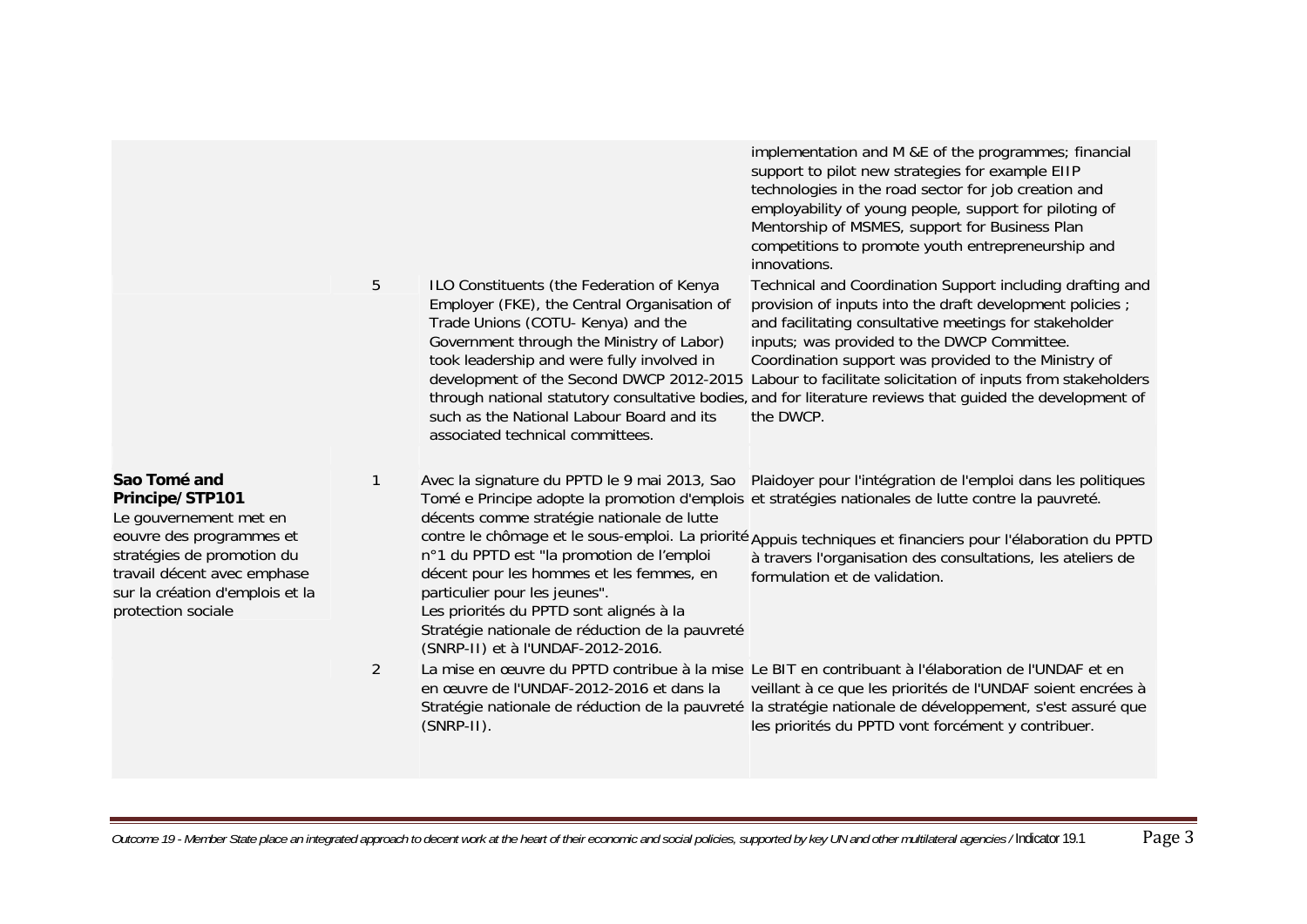|                                                                                                                                                                | 5 | Le PPTD a été élaboré avec la participation<br>active de tous les mandants tripartites dès les<br>premières consultations.                                                                                                                                                                                                                                                               | Le BIT a conduit une mission de sensibilisation et un<br>atelier tripartite de formation sur le processus<br>d'élaboration du PPTD. Ces deux activités ont précédé la<br>formulation du PPTD.                                                                                                                                                                                                                                                                                                       |
|----------------------------------------------------------------------------------------------------------------------------------------------------------------|---|------------------------------------------------------------------------------------------------------------------------------------------------------------------------------------------------------------------------------------------------------------------------------------------------------------------------------------------------------------------------------------------|-----------------------------------------------------------------------------------------------------------------------------------------------------------------------------------------------------------------------------------------------------------------------------------------------------------------------------------------------------------------------------------------------------------------------------------------------------------------------------------------------------|
| <b>United Republic of</b><br>Tanzania/TZA901<br>Policy coherence / Enabling<br>policy environment to enhance<br>productive employment<br>creation strengthened | 1 | Ministries, departments and agencies (MDAs)<br>and local government authorities (LGAs) have<br>successfully mainstreamed employment and<br>decent work in the national budgets and are<br>reporting employment outcomes to the Ministry<br>of Labour.                                                                                                                                    | 26 MDAs and 24 LGAs trained on mainstreaming E&DW in<br>the national plans and budgets.                                                                                                                                                                                                                                                                                                                                                                                                             |
|                                                                                                                                                                | 4 | developed for mainland Tanzania and Zanzibar. Force Survey 2013/14 questionnaire<br>Tanzania Employment Services Agency (TaESA) questionnaire.<br>are using the developed labour market<br>information system website.<br>A data tool/questionnaire developed and<br>integrated into the Local Government<br>Monitoring Database (LGMD) to capture labour<br>and employment information. | A web-based labour market information system Technical inputs provided to finalize the Integrated Labour<br>Financial support provided to validate the ILFS 2013/14<br>7 computers and 4 printers provided to support LMIS and<br>ILFS 2013/14<br>Technical inputs provided to develop the Web based LMIS<br>and finalizing the ILFS 2013/14 questionnaire<br>Financial support provided to validate the ILFS 2013/14<br>questionnaire and technical consultation meetings.                         |
|                                                                                                                                                                | 5 | The tripartite plus constituents participated in<br>developing LMIS and finalizing of ILFS 2013/14<br>questionnaire.                                                                                                                                                                                                                                                                     | Facilitated technical consultation meetings and trained<br>constituents on the labour statistics and related issues.<br>Beneficiaries included the Ministry of Labour and<br>Employment (MoLE), Ministry of labour Economic<br>Empowerment and Cooperative (MLEEC) Association of<br>Tanzania Employers (ATE), Zanzibar Trade Unions<br>Congress (ZATUC), Zanzibar Employers Association<br>(ZANEMA) and other key stakeholders including<br>employment agents, statistical and vocational training |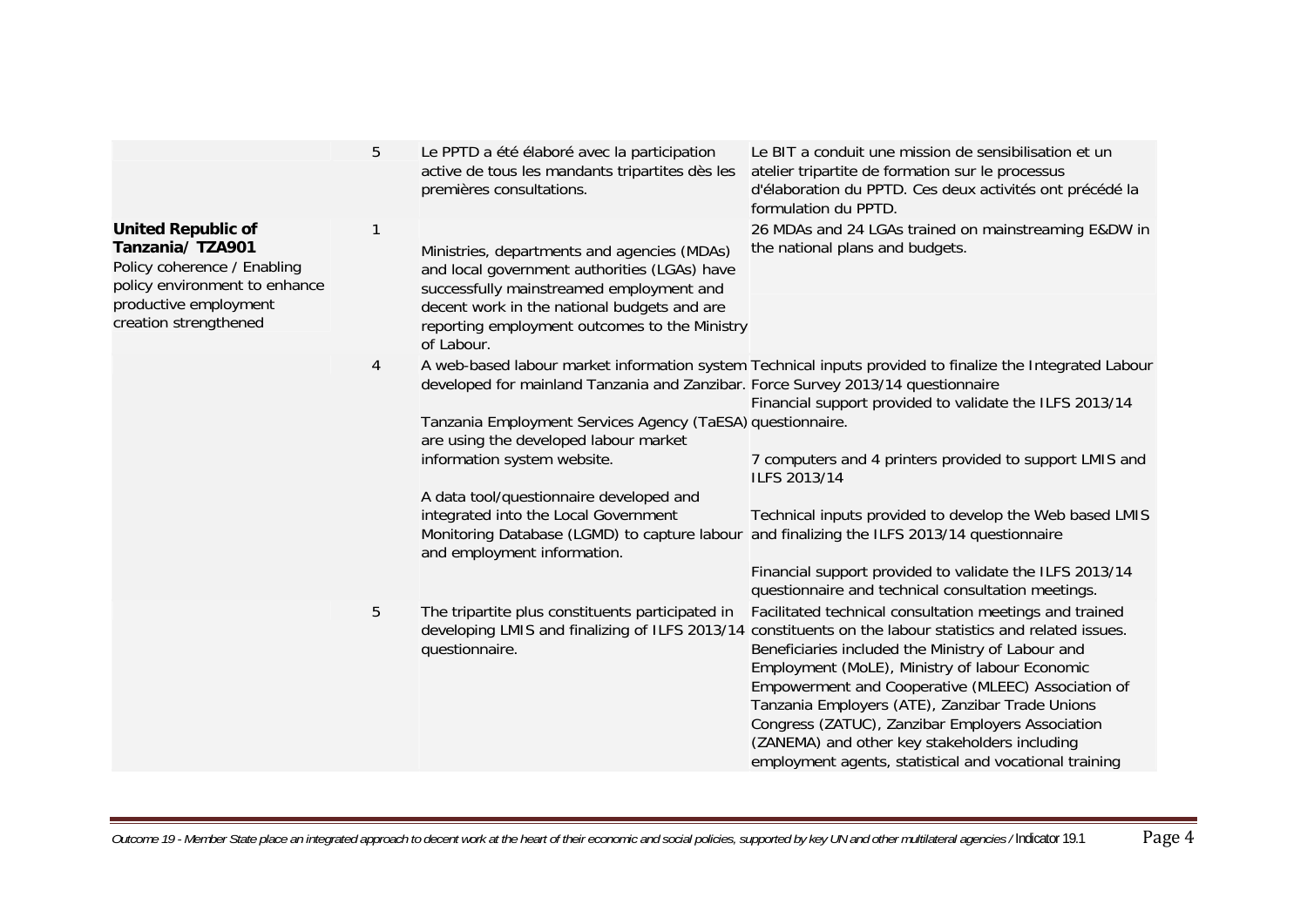|                    | 5              | ILO constituents engaged in process of<br>articulating, developing and executing<br>development strategies: Poverty Reduction<br>Strategy, MKUKUTAII, MKUZAII already in<br>2010-11.<br>DWCP 2012-2015 developed with tripartite<br>constituents is being finalized before formal<br>adoption. | institutions. | ILO delivered the training on labour market information<br>and analysis to the tripartite plus constituents.                                                                                                                                                                                                                                                                                                                                                                                                                                                                                                                              |
|--------------------|----------------|------------------------------------------------------------------------------------------------------------------------------------------------------------------------------------------------------------------------------------------------------------------------------------------------|---------------|-------------------------------------------------------------------------------------------------------------------------------------------------------------------------------------------------------------------------------------------------------------------------------------------------------------------------------------------------------------------------------------------------------------------------------------------------------------------------------------------------------------------------------------------------------------------------------------------------------------------------------------------|
| <b>Arab States</b> |                |                                                                                                                                                                                                                                                                                                |               |                                                                                                                                                                                                                                                                                                                                                                                                                                                                                                                                                                                                                                           |
| Jordan/            | $\mathbf{1}$   | Decent work issues were mainstreamed in the<br>Government's national employment strategy launched by<br>the King in 2012.                                                                                                                                                                      |               | Provided training and capacity building for<br>constituents and relevant national institutions<br>to measure and mainstream DW in national<br>planning frameworks. Training on measuring<br>and monitoring of Decent work Indicators<br>(DWI) conducted for nine technical staff at<br>the Ministry of Planning, Labour, and Central<br>Statistical Offices. The CEB toolkit on<br>Mainstreaming DW was presented to tripartite<br>constituents. Decent work indicators and a<br>draft decent work profile were developed in<br>consultation with tripartite constituents and<br>relevant national institutions in English and<br>Arabic. |
|                    | $\overline{2}$ | The Second DWCP (2012-2015) adopted and the<br>implementation launched in March 2012. The<br>DWCP is in alignment with the National<br>Development Strategy and the UNDAF.                                                                                                                     |               | Conducted several meeting and workshops to review<br>and validate the DWCP.<br>Supported the implementation of the WCP with a<br>critical mass of technical cooperation interventions in<br>the field of labour rights, migration, employment<br>policy, youth employment, and social protection, all of<br>which are closely interrelated and funded by the                                                                                                                                                                                                                                                                              |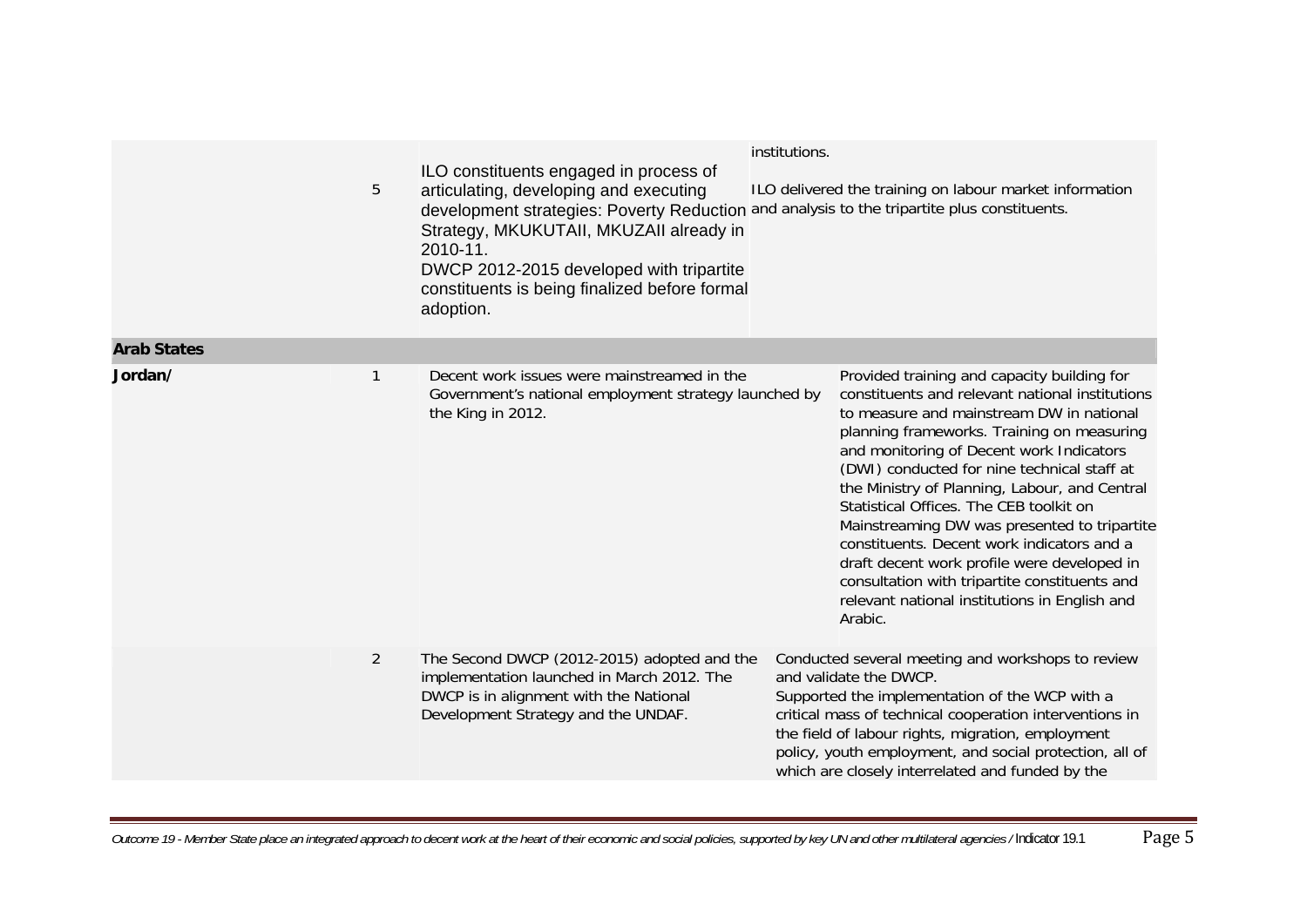|                                                                           |   |                                                                                                                                                                                                                                                                                  | government of Jordan and some partners including<br>USA, Norway, Canada, Sweden, and Netherlands.                                                                                                                  |
|---------------------------------------------------------------------------|---|----------------------------------------------------------------------------------------------------------------------------------------------------------------------------------------------------------------------------------------------------------------------------------|--------------------------------------------------------------------------------------------------------------------------------------------------------------------------------------------------------------------|
|                                                                           | 5 | Effective consultations with tripartite partners for<br>the preparation of the DWCP were made.                                                                                                                                                                                   | Conducted workshops and meetings with tripartite<br>partners to discuss the priorities and strategies for the<br>DWCP.                                                                                             |
|                                                                           |   | A DWCP Tripartite Committee established                                                                                                                                                                                                                                          | Carried out two training workshops on result-based<br>management and DWCP conducted for tripartite<br>committee.                                                                                                   |
|                                                                           |   | The DWCP Document was signed by the tripartite<br>partners                                                                                                                                                                                                                       |                                                                                                                                                                                                                    |
| <b>Asia and the Pacific</b>                                               |   |                                                                                                                                                                                                                                                                                  |                                                                                                                                                                                                                    |
| Indonesia/IDN904<br>Indonesian Jobs Pact<br>implementation and monitoring | 2 | The 2nd DWCP Indonesia 2012-2015 supports the<br>national strategies strongly pursued by the<br>government.                                                                                                                                                                      | Led the consultative preparation process and<br>pro-poor, pro-jobs, pro-growth, pro-environment, the signing of the DWCP producing integrated DWCP<br>approach:<br>Provided direct technical support through 19 TC |
|                                                                           |   |                                                                                                                                                                                                                                                                                  | demonstration projects, numerous workshops,<br>training and consultation meetings                                                                                                                                  |
|                                                                           | 3 | Policy Working Group was established among the<br>Ministry of Finance, the Ministry of Trade, the Ministry<br>of Manpower and Transmigration, with Employers and<br>Workers which increased the interactions and dialogues<br>among the government institutions and also enhance | Facilitated establishment of the Policy Working<br>Group with support of EC through the TC project<br>"Assessing and addressing the effects of trade<br>and employment".                                           |
|                                                                           |   | their capacity to mainstream employment aspects in<br>relation to the trade policies. The objective was to<br>facilitate development of coherent trade and labour<br>market policies.                                                                                            | Completed a simulation analysis report on the<br>free trade agreements and employment impact to<br>provide recommendations and analysis.                                                                           |
|                                                                           |   |                                                                                                                                                                                                                                                                                  | Provided analysis through national country report<br>(case study) with validation workshop.                                                                                                                        |
|                                                                           | 5 | The official commitment and signing of the second                                                                                                                                                                                                                                | Enhanced the capacity of tripartite constituents in                                                                                                                                                                |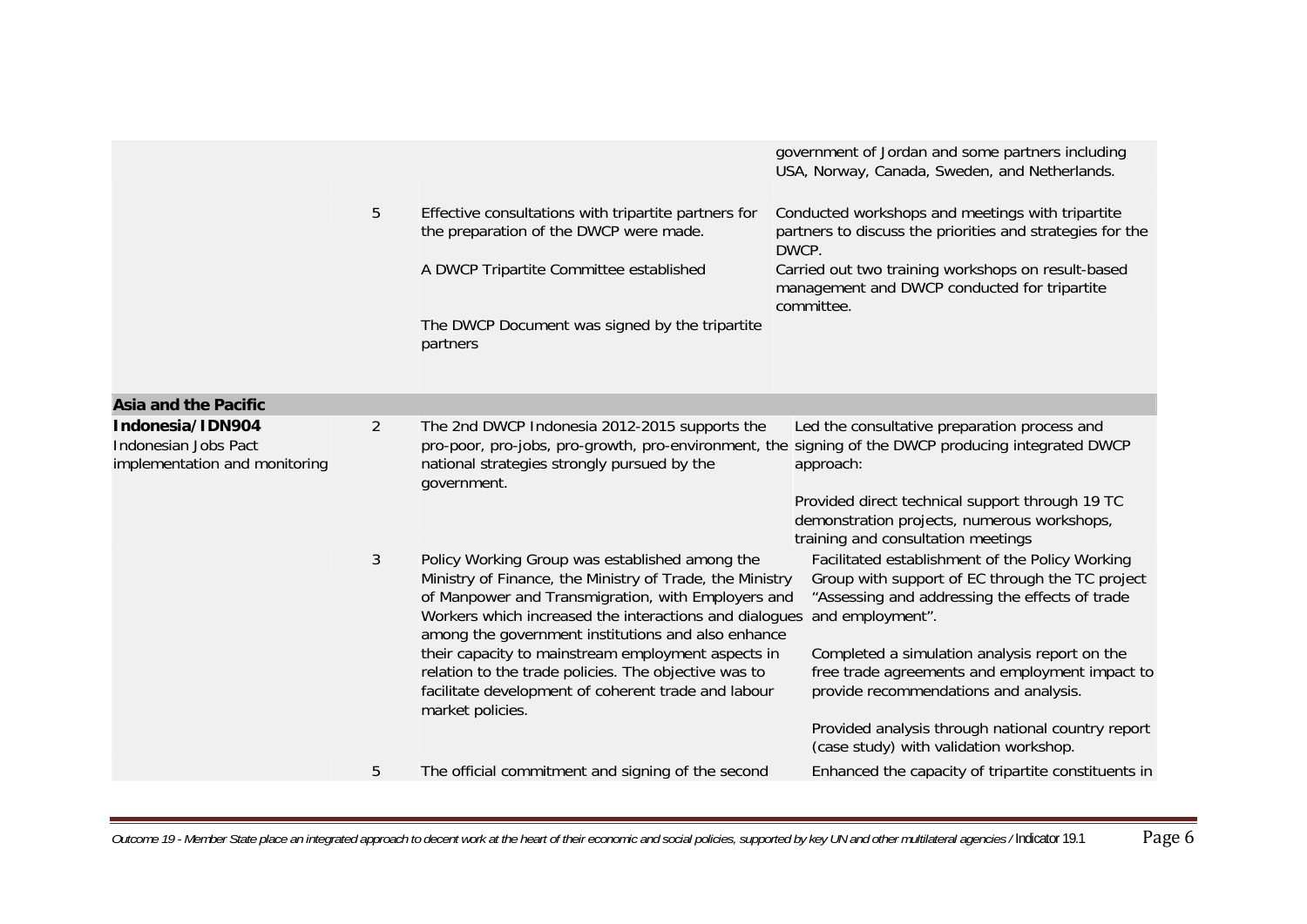|                                                                                        |                | DWCP 2012-2015 in Indonesia among the tripartite<br>constituents reaffirmed their commitment to advance<br>Decent Work in their policy planning and<br>implementation                                                                                                                                                                                                                                                                                                                                                                                                                                  | the area job creation, sound industrial relations,<br>and social protection as prioritised under the<br><b>DWCP</b>                                                                                                                                                                                                                                                                                                                                                                                                                                                                       |
|----------------------------------------------------------------------------------------|----------------|--------------------------------------------------------------------------------------------------------------------------------------------------------------------------------------------------------------------------------------------------------------------------------------------------------------------------------------------------------------------------------------------------------------------------------------------------------------------------------------------------------------------------------------------------------------------------------------------------------|-------------------------------------------------------------------------------------------------------------------------------------------------------------------------------------------------------------------------------------------------------------------------------------------------------------------------------------------------------------------------------------------------------------------------------------------------------------------------------------------------------------------------------------------------------------------------------------------|
| <b>Western Samoa/WSM902</b><br>Development of Pro-Poor and<br><b>Employment Policy</b> | 1              | The Government of Samoa adopted the report on<br>labour and employment issues and identified social<br>protection issues as priority following recommendations<br>from the ILO and the UN system.                                                                                                                                                                                                                                                                                                                                                                                                      | Drafted report on labour and employment issues<br>and identified social protection issues completed<br>with comments on all other inputs to pro-poor<br>policy.<br>Contributed to Report and Recommendation<br>from the UN system presented to Government of<br>Samoa. In addition to being specifically<br>responsible for the labour and employment<br>component, the ILO contributed to the design of<br>the programme and the report utilising the<br>Global Jobs Pact framework and provided<br>comments on all components and agree on the<br>final recommendations to be included. |
|                                                                                        | $\overline{2}$ | The DWCP 2009-2012 for Samoa is being implemented<br>and is in alignment with the National Development<br>Strategy. The new labour legislation was passed in<br>March 2013 in Parliament. The establishment and<br>inclusion in the new labour law of the Samoa National<br>Tripartite Forum has greatly improved social dialogue.<br>The results of the Labour Force Survey/School To Work<br>Transition Survey results are used to influence policy<br>and programme development, in particular, the creation<br>of the national employment policy.<br>New DWCP aligns with the national development | Provided technical support and reports, training<br>and background documents.<br>Facilitated workshop on DWCP for Samoa<br>National Tripartite Forum<br>Provided technical reports                                                                                                                                                                                                                                                                                                                                                                                                        |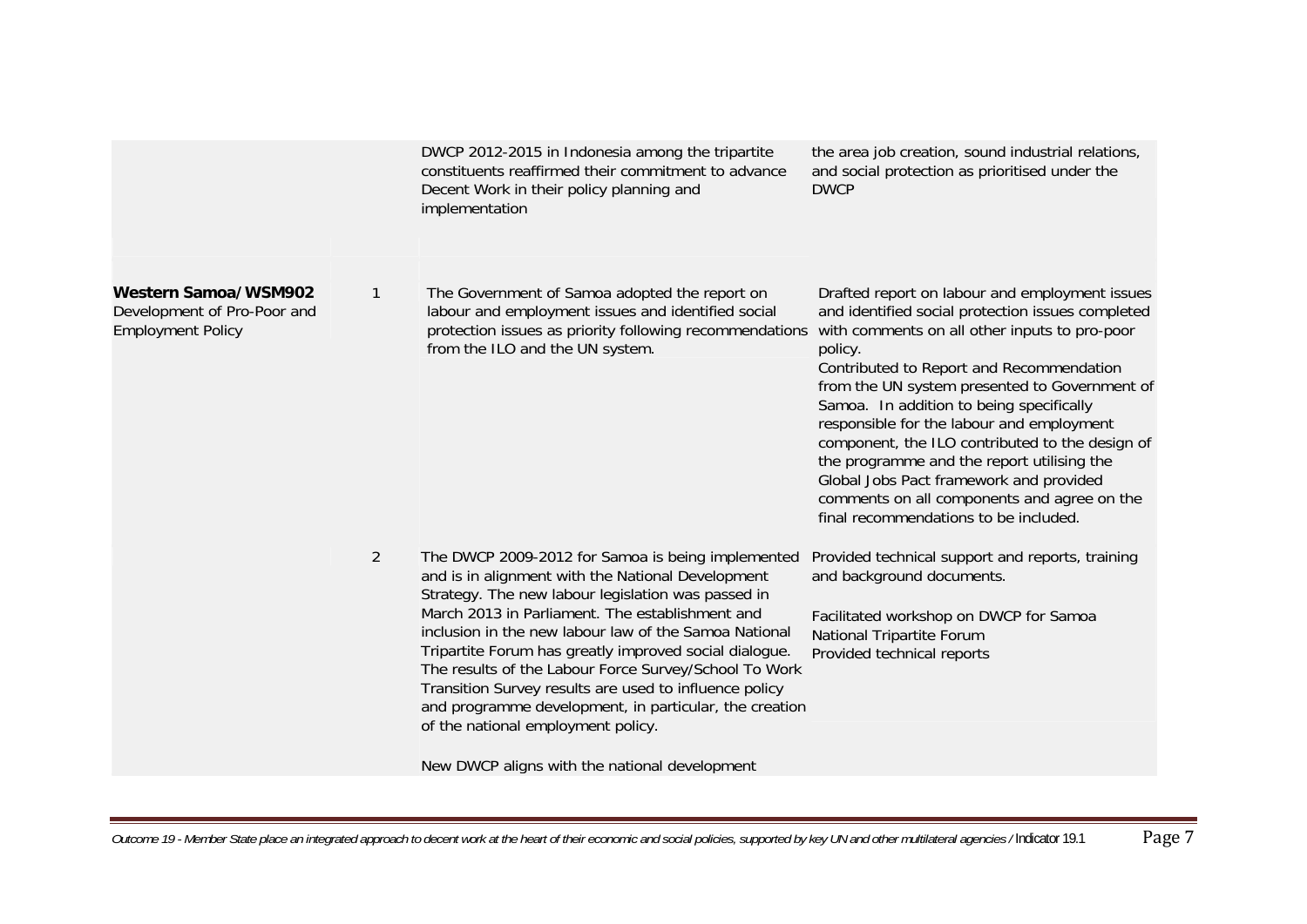|                                                                                          |   | strategy, as contained in the Strategy for the<br>Development of Samoa (SDS, established in July 2012)                                                                                                                                                                                                                                                                                                                                                                                                                                                                                                                                                                |                                                                                                                                                                                                                                                                                                          |
|------------------------------------------------------------------------------------------|---|-----------------------------------------------------------------------------------------------------------------------------------------------------------------------------------------------------------------------------------------------------------------------------------------------------------------------------------------------------------------------------------------------------------------------------------------------------------------------------------------------------------------------------------------------------------------------------------------------------------------------------------------------------------------------|----------------------------------------------------------------------------------------------------------------------------------------------------------------------------------------------------------------------------------------------------------------------------------------------------------|
|                                                                                          | 5 | The Government, employers and workers<br>representatives have agreed on DWCP priorities                                                                                                                                                                                                                                                                                                                                                                                                                                                                                                                                                                               | Facilitated workshop on DWCP for Samoa<br>National Tripartite Forum                                                                                                                                                                                                                                      |
| <b>Europe</b>                                                                            |   |                                                                                                                                                                                                                                                                                                                                                                                                                                                                                                                                                                                                                                                                       |                                                                                                                                                                                                                                                                                                          |
| Moldova/MDA129<br>Improved labour statistics for<br>evidence-based policy<br>formulation | 2 | The present country programme (2012-2015) is<br>informed by international development agendas such as capacity building, training, awareness raising, etc.<br>the Millennium Development Goals (MDGs), as well as<br>the United Nations Development Assistance Framework<br>(UNDAF) for 2012-2015. The DWCP is aligned with the<br>"Rethink Moldova" and "Moldova 2020" strategies and<br>national development objectives.                                                                                                                                                                                                                                            | Provided technical assistance through missions,<br>Monitoring of implementation through the<br>Tripartite Decent Work Overview Board.                                                                                                                                                                    |
|                                                                                          |   |                                                                                                                                                                                                                                                                                                                                                                                                                                                                                                                                                                                                                                                                       | Drawing on lessons learned during past<br>cooperation, the ILO reinforced the Constituents'<br>capacities and enlarged the influence of the ILO<br>Decent Work policy in line with the MDGs for the<br>Republic of Moldova, the UN Common Country<br>Assessment and the Government action<br>programmes. |
|                                                                                          | 4 | The National Bureau of Statistics (NBS) reviewed its<br>methodology used in the collection, compilation and<br>publication of the national Consumer Price Index (CPI).<br>It further reviewed the application software for entering<br>prices on hand-held computers.<br>The NBS has built its capacity to measure the<br>economically active using the Moldova Population<br>Census, following the UNSD/ILO method. This enhances<br>the quality and consistency of statistics on economic<br>activity sourced from Population Censuses and Labour<br>Force Surveys. Further, the National Classification of<br>Occupations of Moldova is currently being adapted to | ILO supported the Moldova NBS with technical<br>missions and advice (January & October 2012,<br>March 2013)                                                                                                                                                                                              |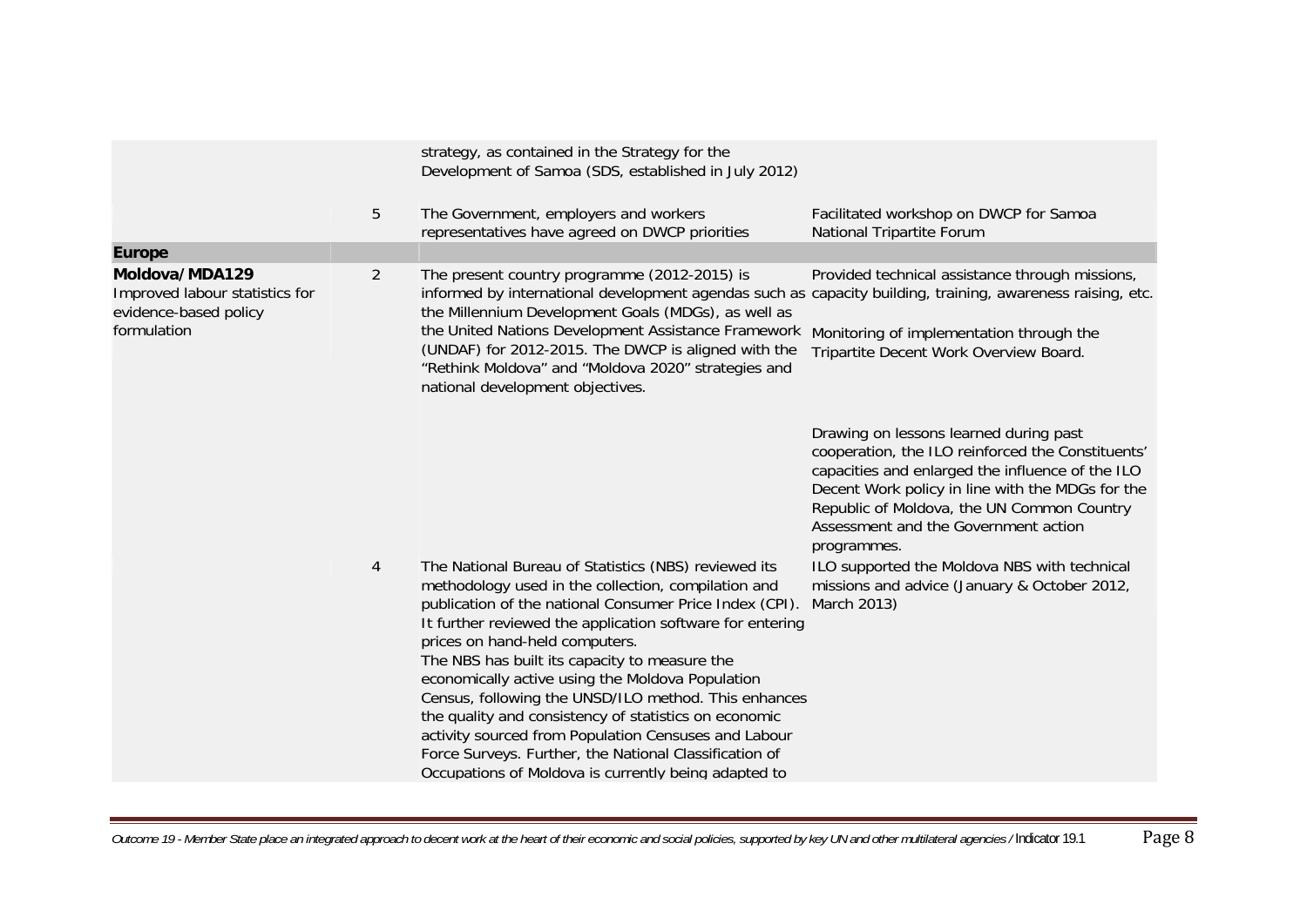|                                                                                                                                                                                                                                                                        | 5            | ISCO-08 (supported by an EU financed project).<br>Through a participatory approach, the DWCP drafting<br>and implementation have involved the constituents. The partners and facilitated tripartite discussions on<br>DWCP was endorsed by all social partners.                                                                                                                                                                                                                                                                                                                                                                                           | Carried out individual consultations with social<br>the DWCP. The DWCP Overview Board to follow<br>implementation.                                                                                                                                                                                                                                                                                                                                                                                                                                                                                                                                                                                                                                                                                                                                                                                                                                                                                                                                                                                           |
|------------------------------------------------------------------------------------------------------------------------------------------------------------------------------------------------------------------------------------------------------------------------|--------------|-----------------------------------------------------------------------------------------------------------------------------------------------------------------------------------------------------------------------------------------------------------------------------------------------------------------------------------------------------------------------------------------------------------------------------------------------------------------------------------------------------------------------------------------------------------------------------------------------------------------------------------------------------------|--------------------------------------------------------------------------------------------------------------------------------------------------------------------------------------------------------------------------------------------------------------------------------------------------------------------------------------------------------------------------------------------------------------------------------------------------------------------------------------------------------------------------------------------------------------------------------------------------------------------------------------------------------------------------------------------------------------------------------------------------------------------------------------------------------------------------------------------------------------------------------------------------------------------------------------------------------------------------------------------------------------------------------------------------------------------------------------------------------------|
| <b>Americas</b>                                                                                                                                                                                                                                                        |              |                                                                                                                                                                                                                                                                                                                                                                                                                                                                                                                                                                                                                                                           |                                                                                                                                                                                                                                                                                                                                                                                                                                                                                                                                                                                                                                                                                                                                                                                                                                                                                                                                                                                                                                                                                                              |
| Argentina/ARG101<br>Se fortalecen las capacidades<br>del Gobierno y de los actores<br>sociales para mejorar la<br>coordinación de las políticas<br>laborales con las económicas,<br>productivas y sociales con<br>miras a mejorar la cantidad y<br>calidad del empleo. | $\mathbf{1}$ | La promoción del trabajo decente es una línea prioritaria<br>del plan de gobierno de la administración actual, tal como<br>quedó reflejado en el MANUD 2010-2014, en múltiples<br>discursos de la propia Presidenta de la Nación y en el rol<br>estratégico desempeñado por Argentina en el G20.<br>Para dar seguimiento a estos resultados, el Ministerio de<br>Trabajo, Empleo y Seguridad Social (MTESS) ha<br>perfeccionado su capacidad técnica para monitorear la<br>realidad económica nacional e internacional y su impacto<br>sobre la situación del empleo y los ingresos en Argentina<br>con miras a mejorar la cantidad y calidad del empleo. | Evaluación de impacto de políticas<br>macroeconómicas frente a crisis global para<br>preservar empleo y demanda efectiva:<br>Publicación Macroeconomía, empleo e ingresos:<br>debates y políticas en Argentina frente a la<br>crisis internacional 2008-2009, OIT 2012;<br>Jornada homónima MTESS-OIT (Buenos Aires,<br>2012); Publicación Hacia un desarrollo<br>inclusivo: el caso de Argentina, CEPAL-OIT<br>2013; Artículo Frente a la crisis en Europa:<br>reflexiones para el caso argentino, Serie OIT<br><b>Notas 2013</b><br>Promoción del trabajo decente en el G20:<br>Artículo sobre experiencia argentina en<br>estrategia de ubicar al empleo en el centro de<br>políticas públicas y fortalecimiento de<br>instituciones laborales; asistencia técnica a<br>reunión G20 en Bs As, 2013<br>Análisis integrado de mercado de trabajo,<br>protección social, fiscalidad y sus interacciones;<br>segmentación laboral; mecanismos de<br>coordinación de políticas de financiamiento de<br>seguridad social y promoción de empleo;<br>desempeño del régimen de monotributo para<br>independientes. |
|                                                                                                                                                                                                                                                                        |              |                                                                                                                                                                                                                                                                                                                                                                                                                                                                                                                                                                                                                                                           |                                                                                                                                                                                                                                                                                                                                                                                                                                                                                                                                                                                                                                                                                                                                                                                                                                                                                                                                                                                                                                                                                                              |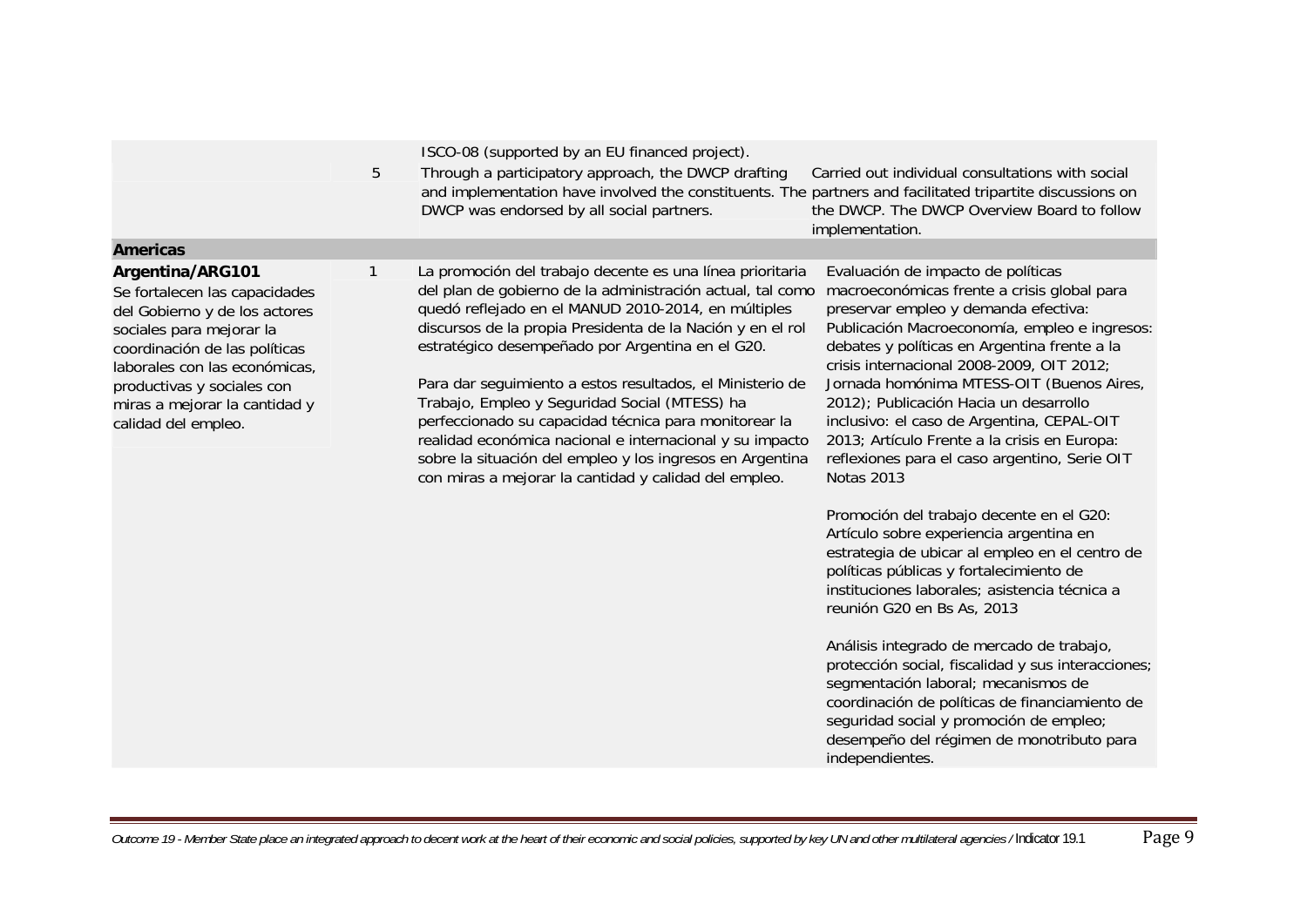|                |                                                                                                                                                                                                                                                                                                                                                                                                                                                                                                            | Fortalecimiento de la capacidad técnica del<br>MTESS para evaluar el impacto de las políticas<br>de empleo orientadas a mejorar<br>la empleabilidad, incluido el desarrollo de<br>metodologías de evaluación de políticas e<br>instrumentos de incentivos para mejorar la<br>creación de empleo, la formalización y la<br>adopción general de condiciones de trabajo<br>decente.                                                                                                                                                                                                                                                                                                                                                                                                                      |
|----------------|------------------------------------------------------------------------------------------------------------------------------------------------------------------------------------------------------------------------------------------------------------------------------------------------------------------------------------------------------------------------------------------------------------------------------------------------------------------------------------------------------------|-------------------------------------------------------------------------------------------------------------------------------------------------------------------------------------------------------------------------------------------------------------------------------------------------------------------------------------------------------------------------------------------------------------------------------------------------------------------------------------------------------------------------------------------------------------------------------------------------------------------------------------------------------------------------------------------------------------------------------------------------------------------------------------------------------|
| $\overline{2}$ | Los constituyentes y OIT Argentina suscribieron el 3° PTDP<br>consecutivo para el período 2012-2015, cuyos ejes<br>prioritarios - en línea con las Areas Críticas de Intervención<br>(ACI) y la Agenda Hemisférica de Trabajo Decente-<br>incluyen: reducir la informalidad; mejorar la empleabilidad;<br>promover los derechos fundamentales en el trabajo;<br>extender la cobertura de la protección social y promover la<br>prevención de riesgos del trabajo y fomentar un diálogo<br>social efectivo. | Como insumo para el proceso de discusión del<br>nuevo PTDP, serie de Notas sobre Trabajo<br>Decente en Argentina que abordan los tópicos<br>prioritarios para el país.<br>Como parte de la estrategia de rendición de<br>cuentas y de visibilidad del trabajo de OIT en el<br>país, documento Avances hacia el trabajo<br>decente en Argentina. Resultados del PTDP<br>2008-2011, presentado en ocasión de la visita<br>del DG (Buenos Aires, 2013).<br>Promoción del trabajo decente en la agenda de<br>desarrollo post 2015: documento ONU<br>Argentina y los ODM después de 2015, logros,<br>buenas prácticas y desafíos, 2013.<br>Promoción de Agendas Provinciales de Trabajo<br>Decente en Misiones, Córdoba y Santa Fe y de<br>su intercambio con otras agendas<br>subnacionales del Cono Sur. |
|                |                                                                                                                                                                                                                                                                                                                                                                                                                                                                                                            | Promoción del trabajo decente en el ámbito                                                                                                                                                                                                                                                                                                                                                                                                                                                                                                                                                                                                                                                                                                                                                            |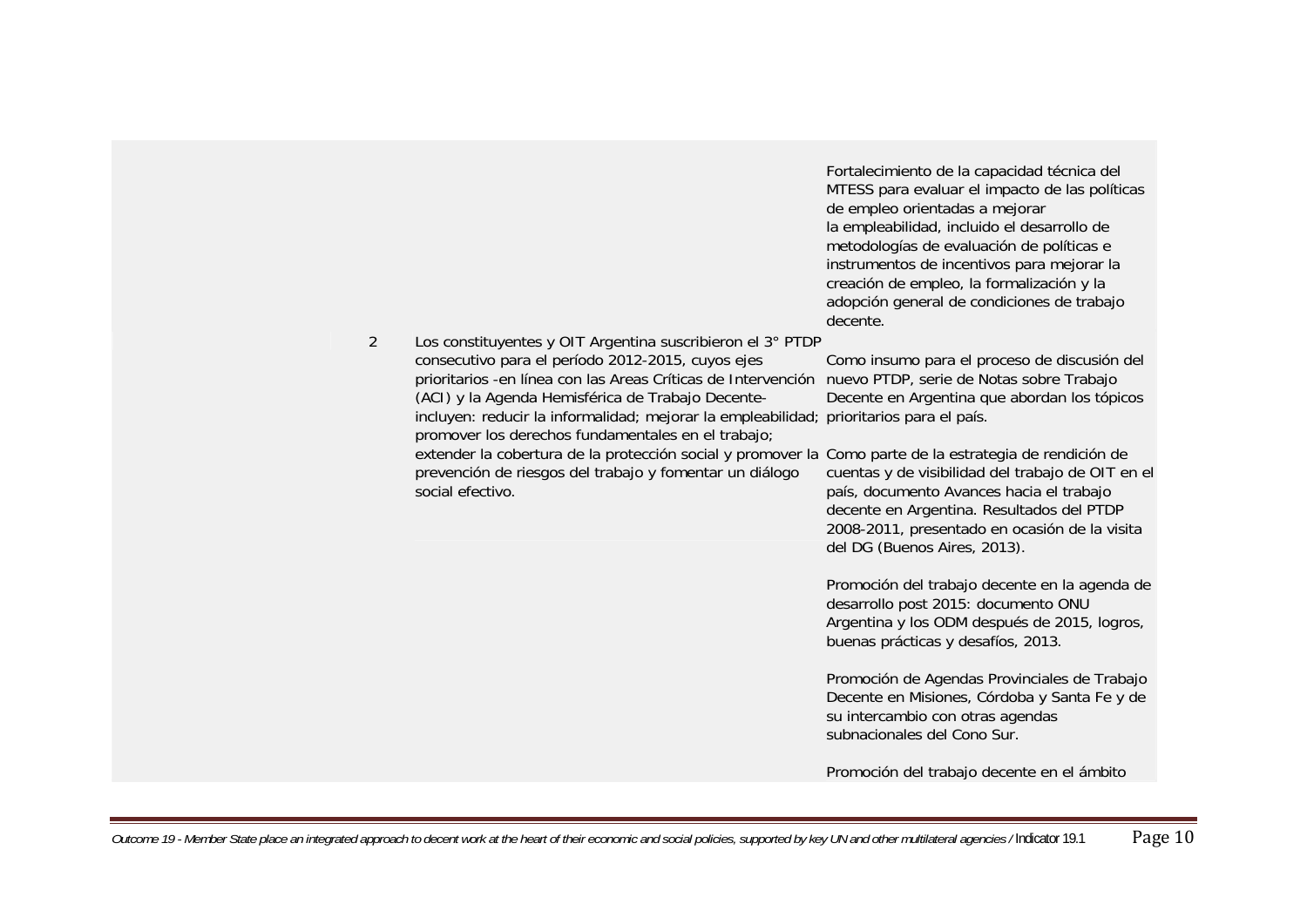3 El Gobierno ha desarrollado una estrategia nacional de extensión de la protección social con la que se pretende avanzar hacia un piso universal, en línea con la Recomendación 202 de la OIT. Los lineamientos esenciales Argentina (Buenos Aires, 2012) esta estrategia fueron recogidos en gran número de documentos y publicaciones.

académico: participación en múltiples jornadas y seminarios.

Cortometraje El Piso de Protección Social: las políticas públicas en Argentina, OIT 2012 Jornada Perspectivas para consolidar un PPS en

Artículo Asignaciones familiares como transferencias semi-condicionadas a niños y adolescentes en la economía informal en Argentina, Revista Internacional de Seguridad Social, Vol.65 1/2012

Nota El Piso de Protección Social(PPS) en Argentina: avances en la cobertura y situación en relación a las cuatro garantías básicas del PPS, OIT 2012

Artículo Transferencias monetarias para niños y adolescentes en Argentina: características y cobertura de un sistema con 3 componentes, Research brief 30 Centro Internacional de Políticas para el Crecimiento Inclusivo (2012)

Coloquio UNTreF Los programas de transferencias de ingresos condicionados: aportes y limitaciones desde la perspectiva de derechos (Buenos Aires, 2012)

Documento sobre mecanismos de administración y coordinación de políticas de protección social vinculadas al PPS (2013) Elaboración de fichas técnicas sobre PPS en Argentina.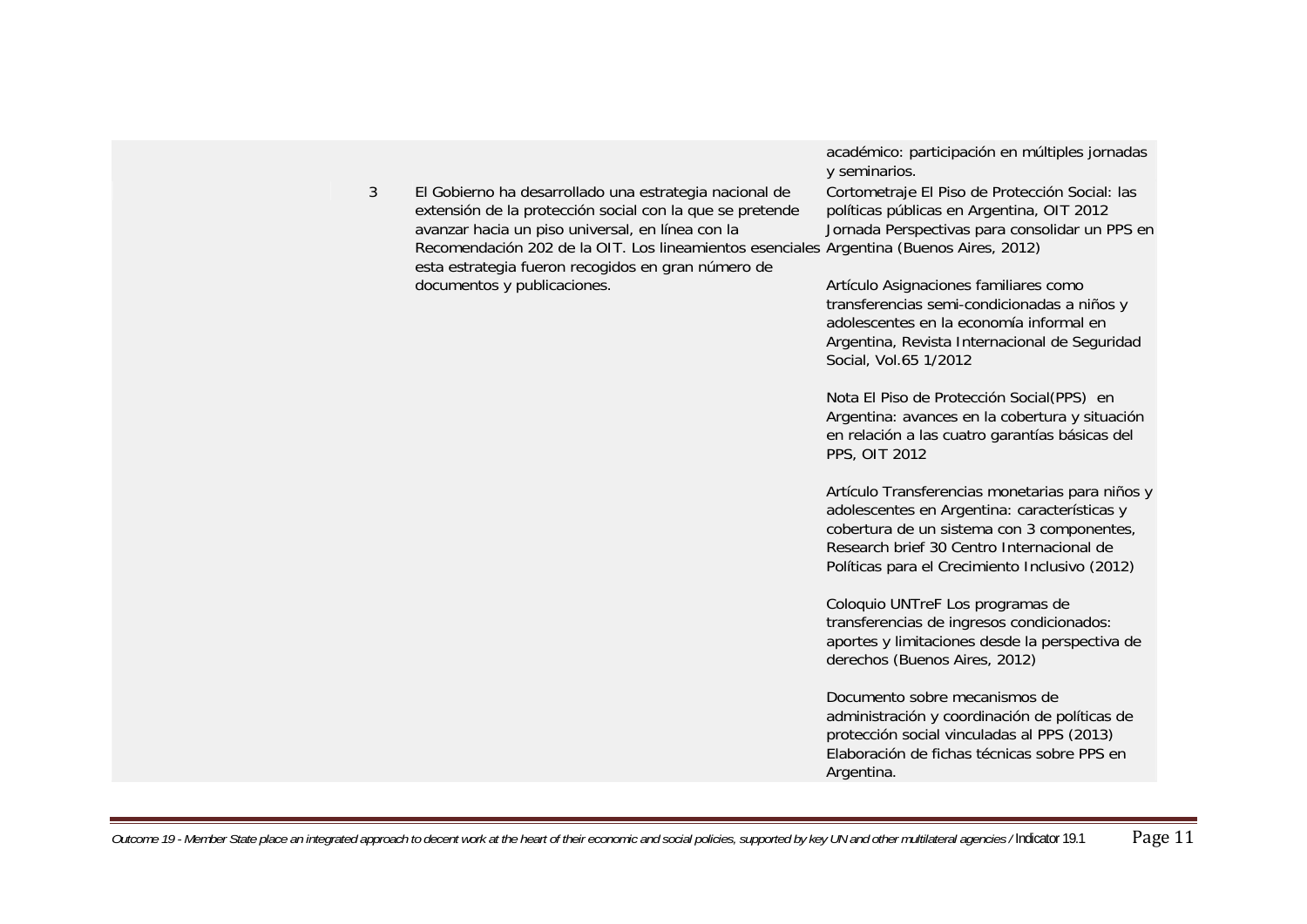|                                                                                               | 5              | El gobierno nacional, en consulta con representantes de<br>trabajadores y empleadores que integran el Consejo<br>Nacional del Empleo, la Productividad y el Salario Mínimo, OIT acompaña y fortalece la capacidad técnica<br>Vital y Móvil, avanzó en la puesta en marcha de una<br>estrategia para reducir los niveles de informalidad laboral. evaluar el impacto de las políticas e<br>Empleadores y Trabajadores apoyan el rol de Argentina<br>en el G20 en sus respectivos espacios de actuación: B20 y y la adopción general de condiciones de trabajo<br>L20, como fruto del diálogo social. | A través de documentos, publicaciones,<br>reuniones técnicas y seminarios tripartitos, la<br>del MTESS y de los actores sociales para<br>instrumentos de incentivos en curso para<br>mejorar la creación de empleo, la formalización<br>decente. |
|-----------------------------------------------------------------------------------------------|----------------|-----------------------------------------------------------------------------------------------------------------------------------------------------------------------------------------------------------------------------------------------------------------------------------------------------------------------------------------------------------------------------------------------------------------------------------------------------------------------------------------------------------------------------------------------------------------------------------------------------|--------------------------------------------------------------------------------------------------------------------------------------------------------------------------------------------------------------------------------------------------|
| Barbados/BRB176<br>The goal of decent work is<br>made central to policy-making<br>in Barbados | $\overline{2}$ | The Barbados Decent Work Country Programme (DWCP)<br>was signed by the Government and Social Partners in<br>2012. The priorities identified for the DWCP reflect those<br>outlined in the National Strategic Plan of Barbados (2006-<br>$2025$ ).                                                                                                                                                                                                                                                                                                                                                   | Facilitated the tripartite programming workshop<br>for the development of the Decent Work<br>Country Programme (DWCP) for Barbados in<br>January 2010.                                                                                           |
|                                                                                               |                | The term "decent work" is specifically mentioned in the<br>National Strategic Plan of Barbados (2006-2025), and the<br>six development goals for the Plan are grounded in the<br>four pillars of the Decent Work Agenda.                                                                                                                                                                                                                                                                                                                                                                            |                                                                                                                                                                                                                                                  |
|                                                                                               | $\mathfrak{Z}$ | A complete work plan and logical framework were<br>endorsed by the government, employers' and workers'<br>organizations in Barbados as key outputs of the Enabling<br>Environment for Sustainable Development Programme<br>(EESE) that was implemented in Barbados over the time<br>frame 2011-2012. The programme's steering committee<br>included representatives of the social partners.                                                                                                                                                                                                         | Provided technical support for the Enabling<br>Environment for Sustainable Enterprise (EESE)<br>programme and its steering committee.                                                                                                            |
|                                                                                               | 5              | The Social Partnership Agreement of Barbados exemplifies Supported the government and social partners<br>social dialogue in practice. In May 2013, representatives of of Barbados in their efforts to mainstream<br>the government, employers and trade unions in Barbados decent work by facilitating participation in<br>agreed to effect an Extension of Protocol VI of the Social                                                                                                                                                                                                               | capacity-building activities, major meetings and                                                                                                                                                                                                 |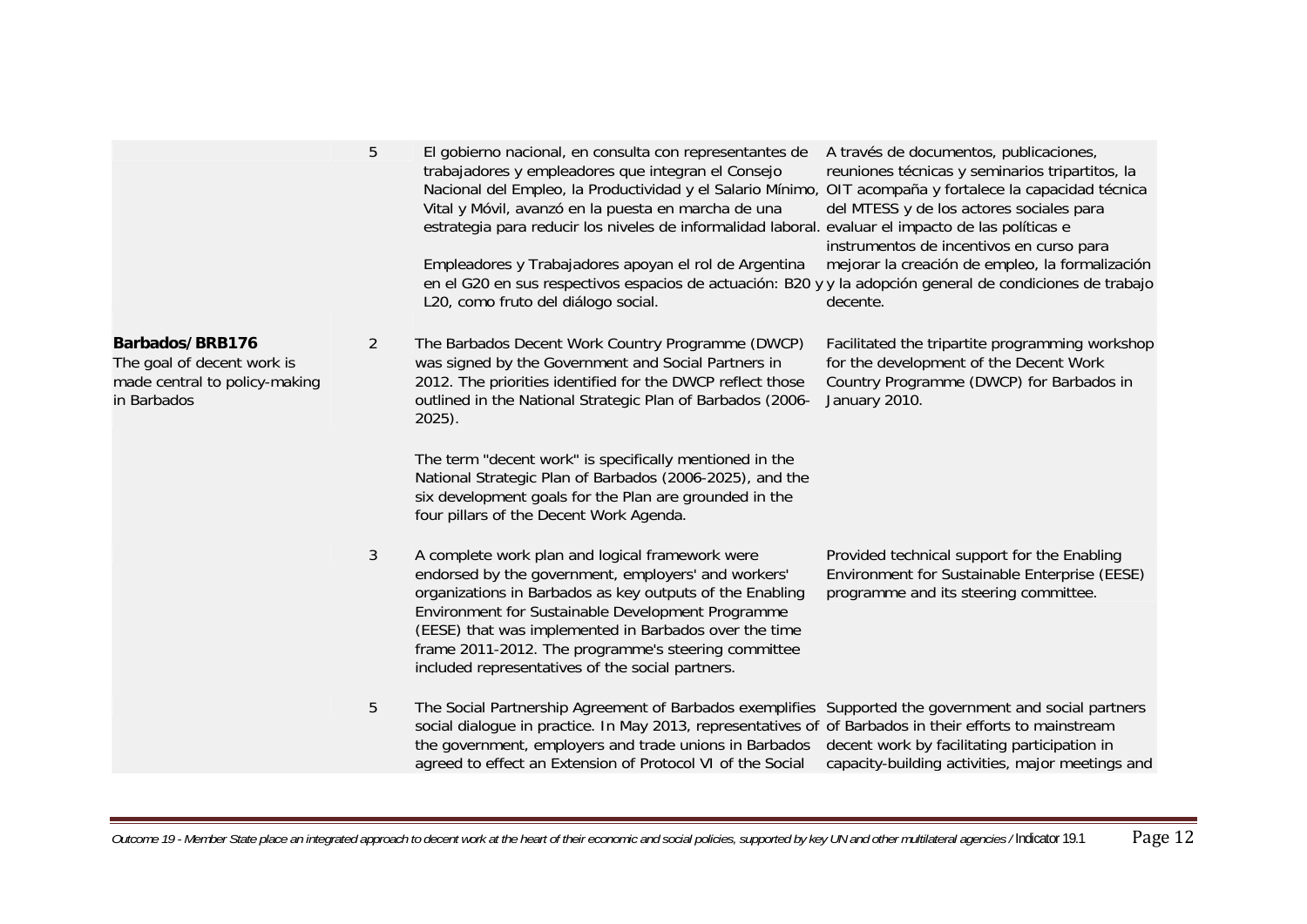Partnership Agreement of Barbados, while negotiations continue for the Protocol VII. The Prime Minister of Barbados, who signed the resolution for the Extension of Protocol VI, reiterated the tripartite groups commitment to the enforcement of the Protocol, while the representatives of the employers' and workers' organizations highlighted the interest demonstrated by other Caribbean countries in replicatin g the model, and the Partnership's usefulness as a mechanism that allows for the growth and development of the country. symposia convened by the ILO.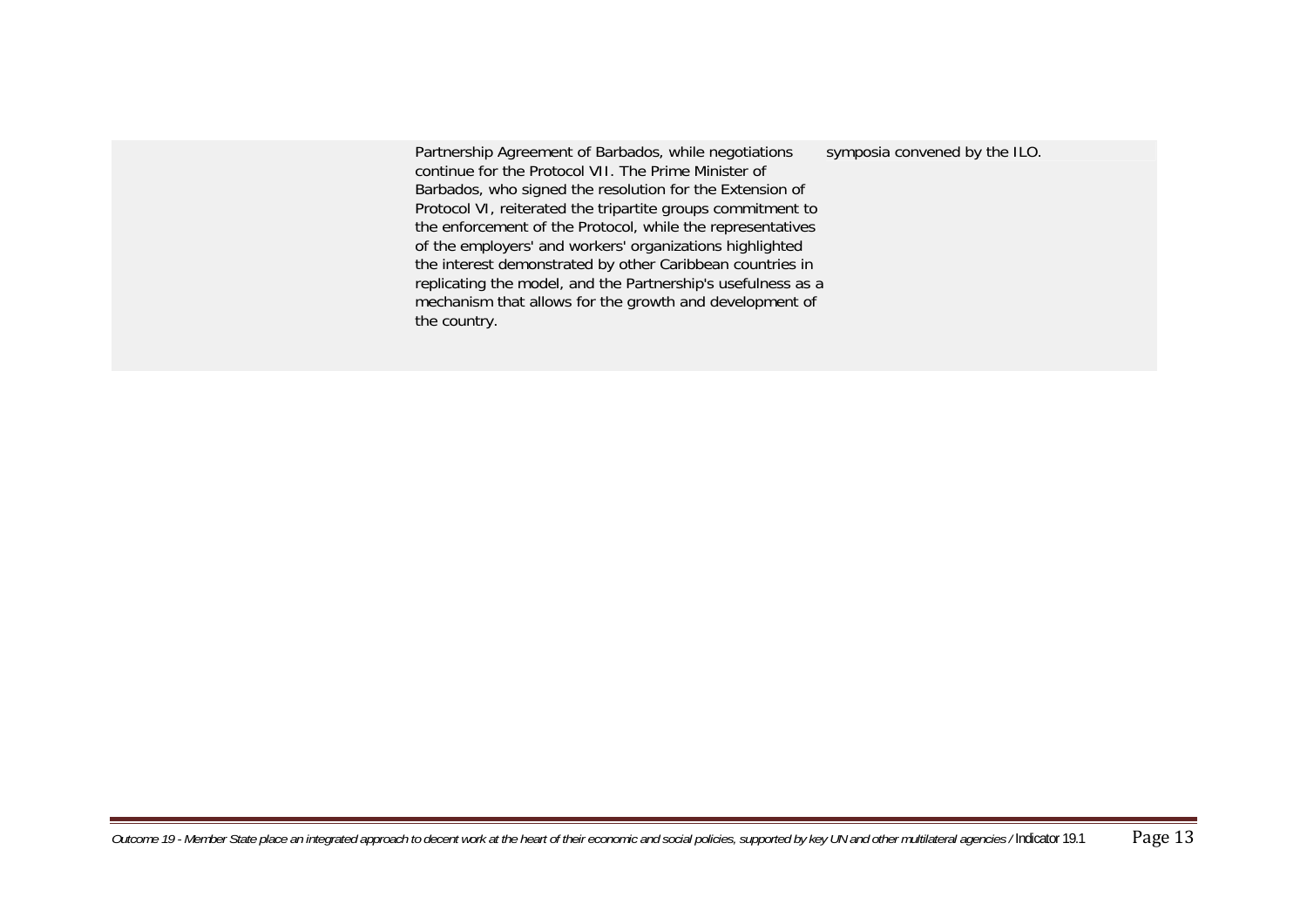Indicator 19.2: Number of key international agencies or multilateral institutions that, through collaboration with the ILO, mainstream **decent work in their policies and programmes** 

#### **Measurement**

To be counted as reportable, results must meet at least one of the following criteria:

- 1. There is an increase in the extent to which decent work is mainstreamed in the policies and programmes of the international agency or multilateral institution, drawing on reports on the application of the CEB Toolkit for Mainstreaming Employment and Decent Work.
- 2. New initiatives that coordinate inter-agency policies and programmes related to the Decent Work Agenda are established.

| International agency or multilateral<br>institution | <b>Measurement</b><br>Criteria | <b>Result Achieved</b>                                                                                                               | <b>ILO Contribution</b>                                                                                                                                                                                                                                                                                                                                                                                                                                                                                                                                                                                                                                                                     |
|-----------------------------------------------------|--------------------------------|--------------------------------------------------------------------------------------------------------------------------------------|---------------------------------------------------------------------------------------------------------------------------------------------------------------------------------------------------------------------------------------------------------------------------------------------------------------------------------------------------------------------------------------------------------------------------------------------------------------------------------------------------------------------------------------------------------------------------------------------------------------------------------------------------------------------------------------------|
| <b>UNDESA</b>                                       | 2                              | Decent work was the theme for ECOSOC<br>2012 and was well incorporated into the<br>agenda of the 2013 Annual Ministerial<br>Reviews. | The theme of the 2012 AMR was "Promoting"<br>productive capacity, employment and decent work<br>to eradicate poverty in the context of inclusive,<br>sustainable and equitable economic growth at all<br>levels for achieving the Millenium Development<br>Goals. The ILO was the lead agency for drafting the<br>Secretary General's report.<br>For the 2013 AMR, the ILO provided substantive<br>inputs and participated in two panels in the<br>Coordination Segment on "Partnerships for<br>productive capacity and decent work" and "Using<br>Human Rights instruments and ILO standards and<br>recommendations to achieve decent work for all"<br>(with the participation of the DG). |
| <b>United Nations Development</b><br>Programme      | $\mathcal{P}$                  | Greater uptake by UNDP of the Decent<br>Work Agenda in the in the field, for<br>example in Paraguay/PRY902.                          | La OIT fue co-autora y trabajó directamente en el<br>análisis de la Encuestas de Hogares y en la<br>construcción de indicadores de caldiad de empleo.                                                                                                                                                                                                                                                                                                                                                                                                                                                                                                                                       |